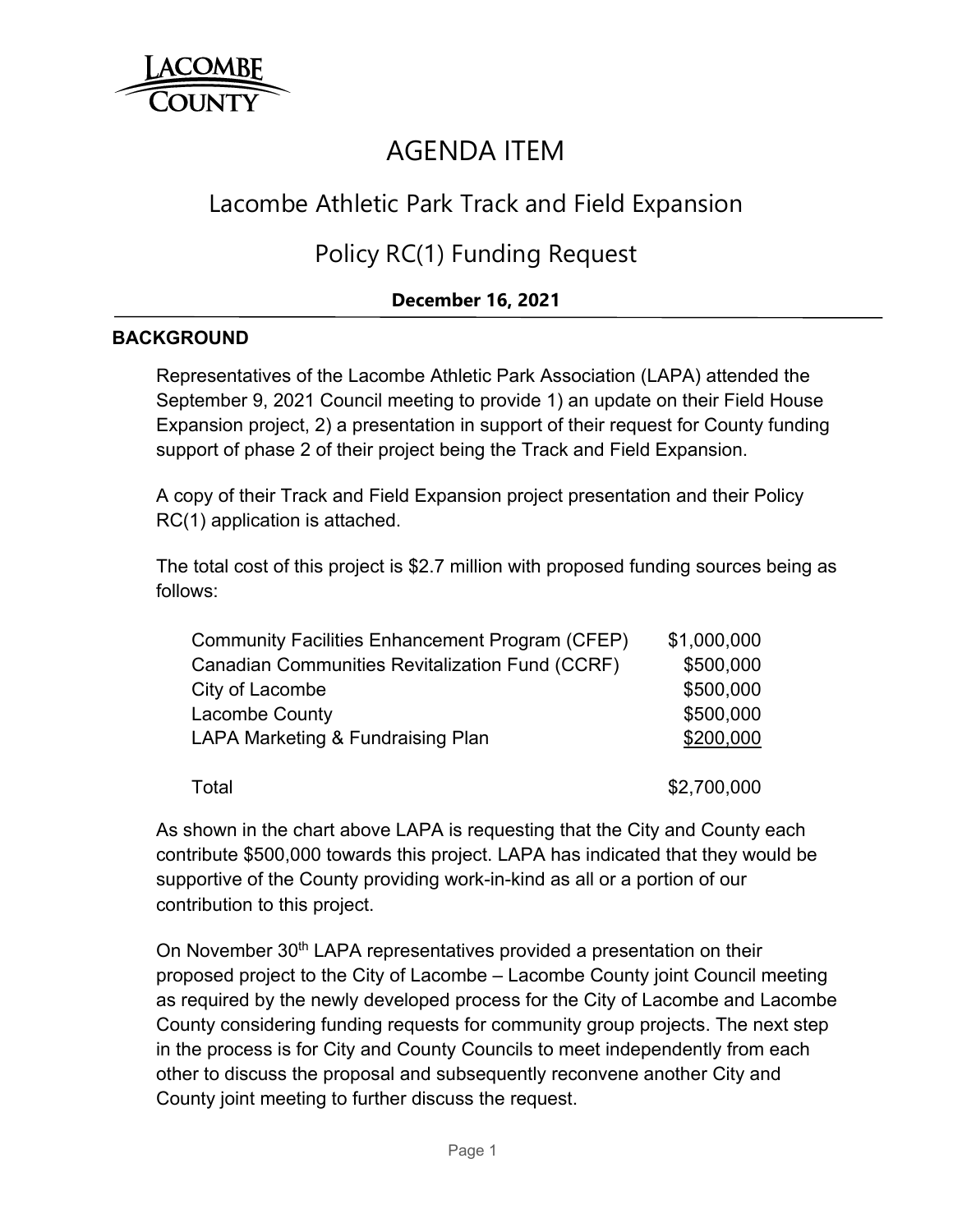

#### **ANALYSIS**

The City of Lacombe has included \$500,000 for this project in their 10-year capital plan (\$250,000 in 2022 and \$250,000 in 2023). At their December 6, 2021 Lacombe City Council formally approved their 2022 contribution.

Lacombe County has supported previous capital components of the LAPA facility as follows:

| Phases 1 & 2: Field House, Field and Lighting | \$100,000 (Cash)<br>\$397,052 (In-kind Work) |
|-----------------------------------------------|----------------------------------------------|
| Phase 3: Artificial Turf for Field            | \$100,000 (In-kind Work)<br>\$200,000 (Cash) |
| <b>Basketball Court</b>                       | \$44,078 (In-kind Work)                      |
| Total                                         | \$841,130                                    |

In addition to the above Lacombe County has provided \$30,000 per year in operational support cash since 2012.

This project is deemed eligible as it satisfies the required elements of Lacombe County Policy RC(1) Capital Support of Recreation and Cultural Facilities with funding levels and criteria being:

- 1. County resident use of the facility and projected growth of the County and the urban municipality(s) being used to establish the level of support, up to a maximum of 50% of the total project cost, and
- 2. The urban municipality in which the facility is located in must contribute to the project in an amount reflective of its residents' use of the facility, and
- 3. If the facility is owned or operated by an organization other than a municipality, that organization must contributed a minimum of 15% of the total project cost, in cash funds, through fundraising activities, donations and grants.

Section 6(c)(ii) of Policy RC(1) authorizes Council to provide capital support at levels exceeding the limits of this policy. A copy of Policy RC(1) is attached.

With respect to Lacombe County resident usage of this facility we have not yet determined the ratio of Lacombe County versus City of Lacombe students attending schools in the City of Lacombe. We will strive to have this information by the time of the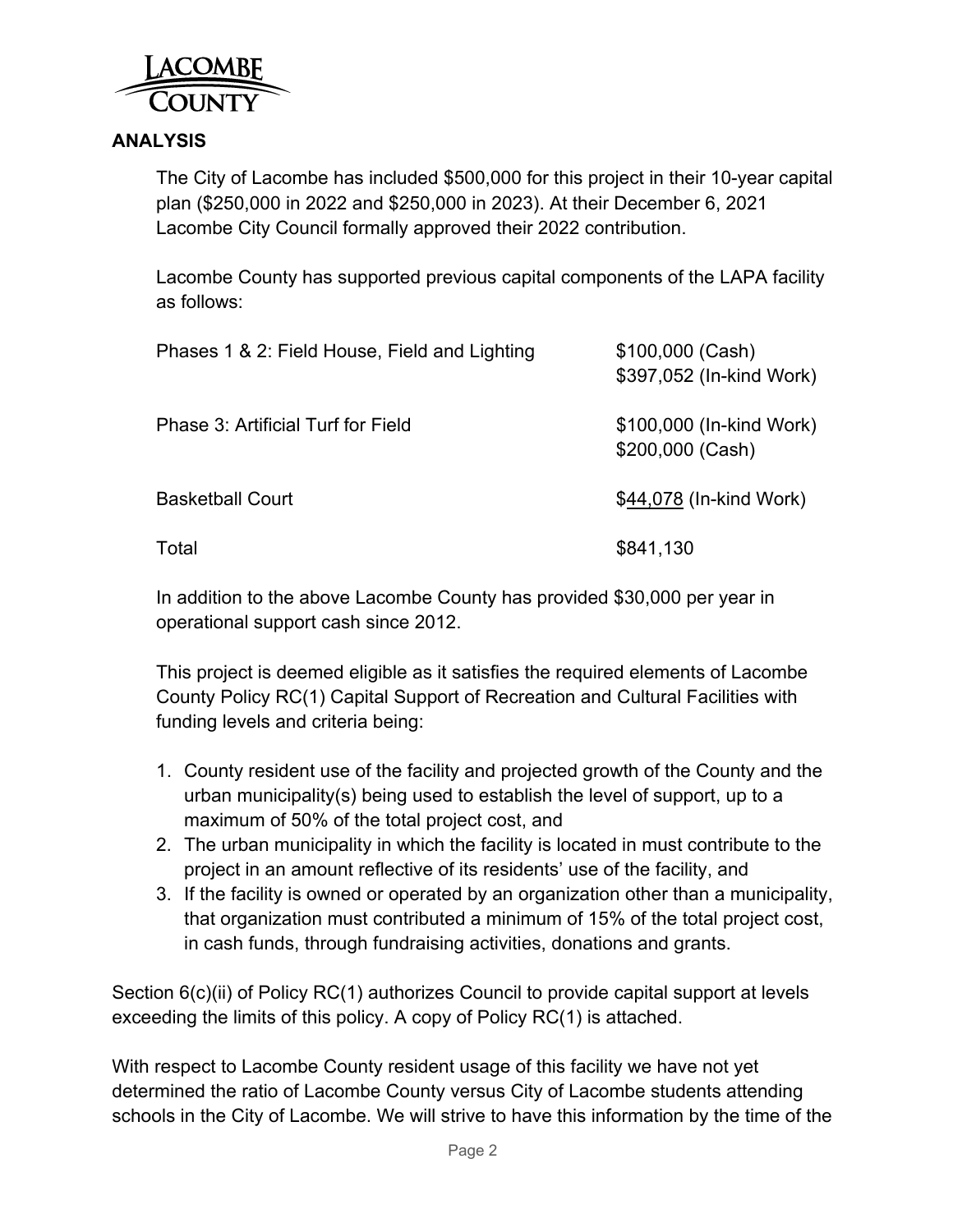

Council meeting. Notwithstanding, when the facility was initially constructed it was estimated that Lacombe County resident usership of the facility was between 30% and 35%. Population changes in the County and City since that time may have impacted this ratio.

#### Alternatives:

- 1. Approve the request as presented.
- 2. Accept this report for information and defer consideration of the LAPA request until after the second City of Lacombe – Lacombe County joint Council meeting. (Administrative recommendation)
- 3. Take other action(s) as determined by Council.

#### **BUDGET IMPLICATIONS**

County support of the LAPA project would be funded through the Recreation Capital Assistance Reserve which has a projected 2021 year-end balance of \$2,730,712.

#### **LEGISLATIVE RESPONSIBILITIES**

Lacombe County Policy RC(1) - Capital Support of Recreation and Cultural Facilities.

Section 3 of the Municipal Government Act (MGA) states the purposes of a municipality are: 1) to provide good government, 2) to provide services, facilities or other things that, in the opinion of council, are necessary or desirable for all or part of the municipality, and 3) to develop and maintain safe and viable communities.

Section 180(1) of the MGA states that council may only act by resolution or bylaw.

Section 248(1)(a) of the MGA states that a municipality may only make an expenditure that is included in an operating budget, interim operating budget or capital budget unless otherwise authorized by Council.